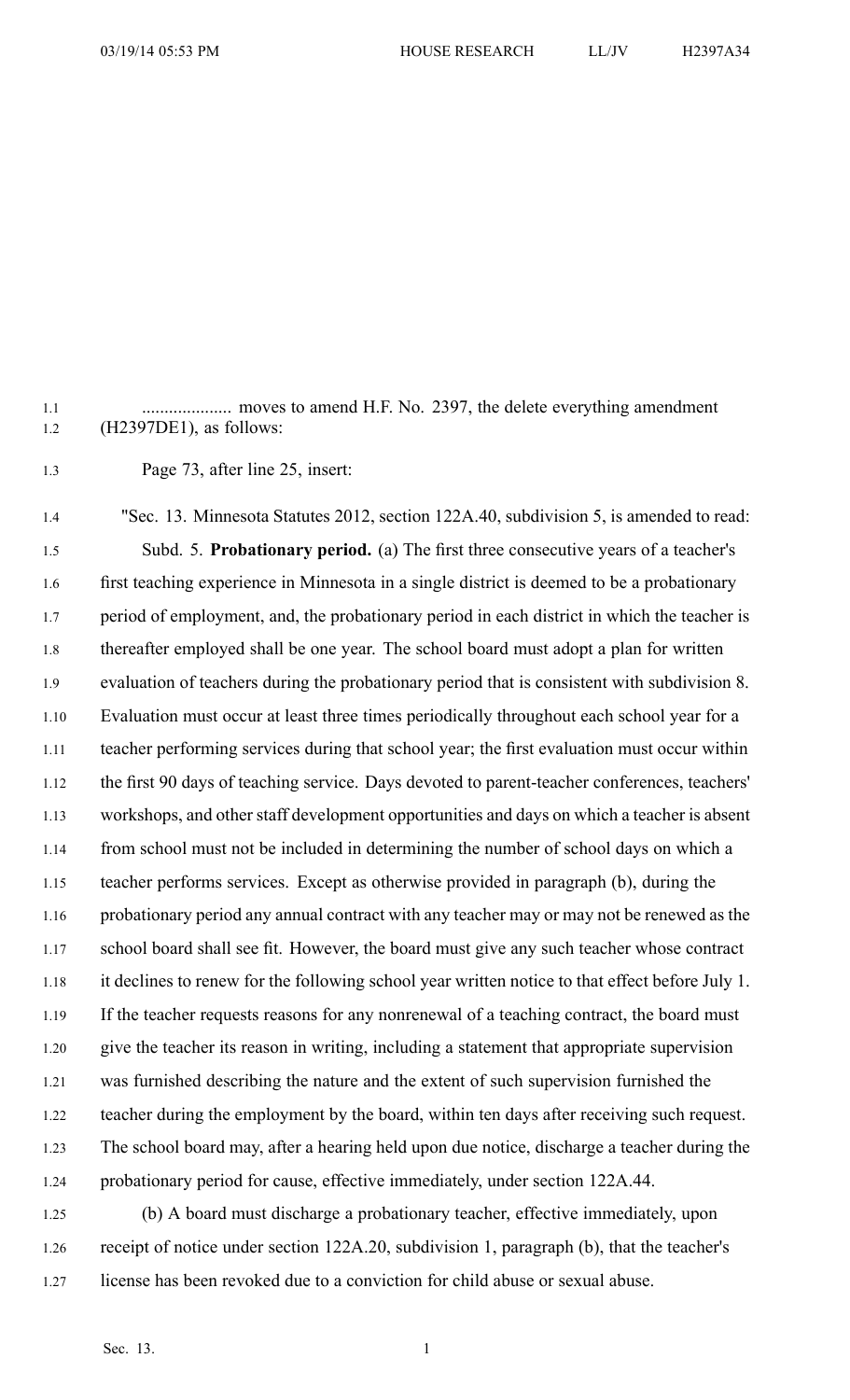- 2.1 (c) A probationary teacher whose first three years of consecutive employment are 2.2 interrupted for active military service and who promptly resumes teaching consistent with 2.3 federal reemployment timelines for uniformed service personnel under United States 2.4 Code, title 38, section 4312(e), is considered to have <sup>a</sup> consecutive teaching experience 2.5 for purposes of paragraph (a).
- 2.6 (d) A probationary teacher whose first three years of consecutive employment are 2.7 interrupted for maternity, paternity, or medical leave and who resumes teaching within 12 2.8 months of when the leave began is considered to have <sup>a</sup> consecutive teaching experience 2.9 for purposes of paragraph (a) if the probationary teacher completes <sup>a</sup> combined total of 2.10 three years of teaching service immediately before and after the leave.
- 2.11 (e) A probationary teacher must complete at least 120 days of teaching service each 2.12 year during the probationary period. Days devoted to parent-teacher conferences, teachers' 2.13 workshops, and other staff development opportunities and days on which <sup>a</sup> teacher is 2.14 absent from school do not count as days of teaching service under this paragraph.
- 

## 2.15 **EFFECTIVE DATE.** This section is effective retroactively from January 1, 2013.

2.16 Sec. 14. Minnesota Statutes 2012, section 122A.41, subdivision 2, is amended to read: 2.17 Subd. 2. **Probationary period; discharge or demotion.** (a) All teachers in 2.18 the public schools in cities of the first class during the first three years of consecutive 2.19 employment shall be deemed to be in <sup>a</sup> probationary period of employment during which 2.20 period any annual contract with any teacher may, or may not, be renewed as the school 2.21 board, after consulting with the peer review committee charged with evaluating the 2.22 probationary teachers under subdivision 3, shall see fit. The school site managemen<sup>t</sup> team 2.23 or the school board if there is no school site managemen<sup>t</sup> team, shall adopt <sup>a</sup> plan for <sup>a</sup> 2.24 written evaluation of teachers during the probationary period according to subdivisions 3 2.25 and 5. Evaluation by the peer review committee charged with evaluating probationary 2.26 teachers under subdivision 3 shall occur at least three times periodically throughout each 2.27 school year for <sup>a</sup> teacher performing services during that school year; the first evaluation 2.28 must occur within the first 90 days of teaching service. Days devoted to parent-teacher 2.29 conferences, teachers' workshops, and other staff development opportunities and days on 2.30 which <sup>a</sup> teacher is absent from school shall not be included in determining the number of 2.31 school days on which <sup>a</sup> teacher performs services. The school board may, during such 2.32 probationary period, discharge or demote <sup>a</sup> teacher for any of the causes as specified in 2.33 this code. A written statement of the cause of such discharge or demotion shall be given to 2.34 the teacher by the school board at least 30 days before such removal or demotion shall 2.35 become effective, and the teacher so notified shall have no right of appeal therefrom.